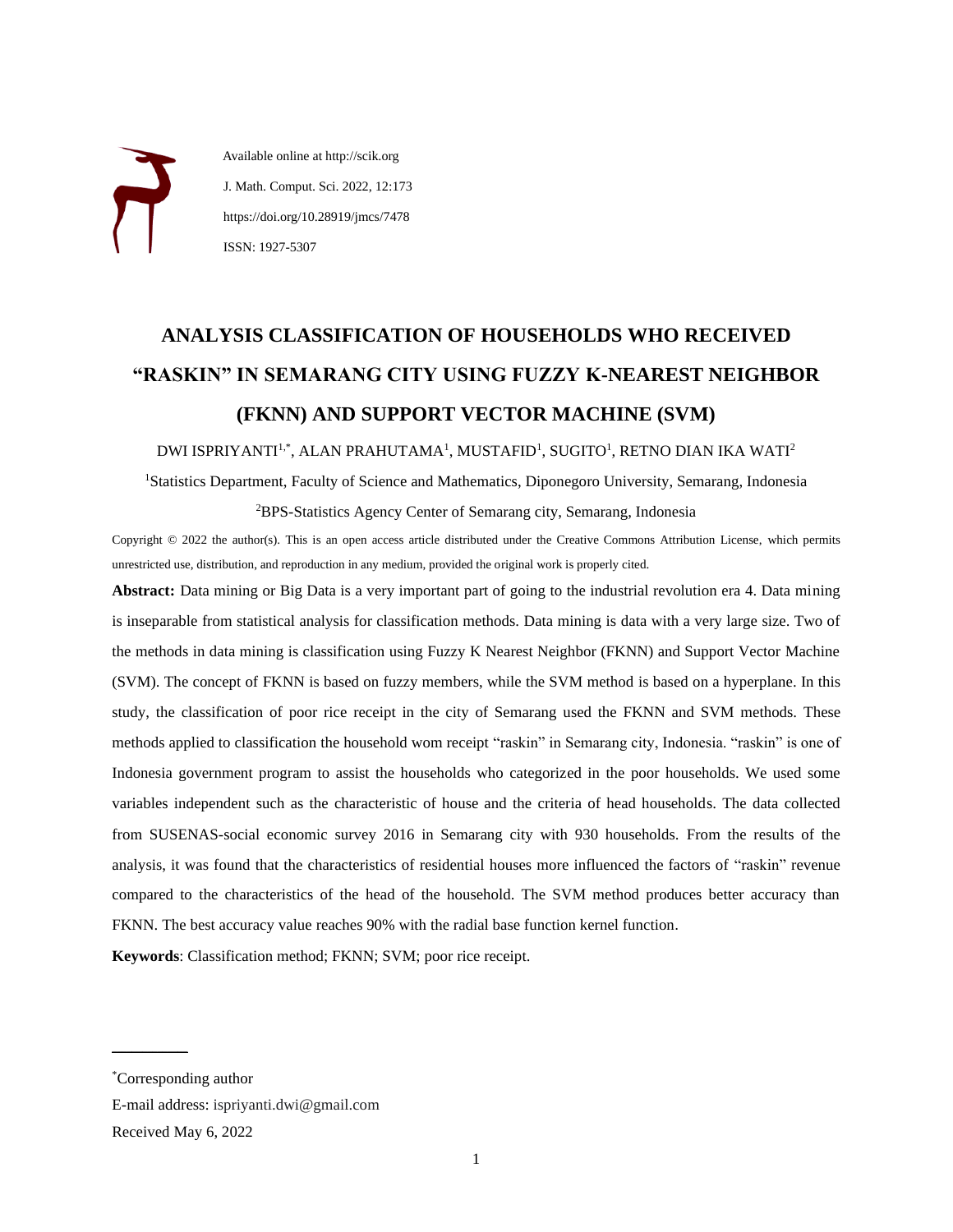### **1. INTRODUCTION**

One of the goals of Sustainable Development Goals (SDGs) is to reduce poverty, and one of the other goals is not to starve. Therefore, the Indonesian government, in implementing the SDG's value, is contained in the Medium Term Development Plan and Long-Term Development Plan. One of the Medium Term Development Plan programs is reducing poverty with one of the programs being 'raskin" for groups of households. "Raskin" is the assistance from the government to help the poor households [1]. To implement this program so that it is right on target, it is necessary to study what factors determine the classification of "raskin" receipts, which often refer to the income of poor households, which is classified as income per month below the poverty line. Also, the receipt of "raskin" depends on the quota of the amount of "raskin" received from a village, so the determination of who has the right to get "raskin" is a problem for the government.

Semarang City is the provincial capital of Central Java and is one of the economic centers in Central Java. The strategic location in the northern position of Java makes Semarang a strategic city for development. Although it is strategic at the economic level, it does not guarantee that all residents in the city of Semarang are free from poverty [2].



Figure 1. Percentage of poverty in Semarang city in 2011-2017

Figure 1 shows that a percentage graph of poverty in the city of Semarang from 2011- 2017. Based on the graph, it can be seen that the percentage of engineering in the city of Semarang has decreased from year to year. However, in 2013 it increased by 0.12% from the previous year so that it can be seen in the graph that the reduction in the percentage of poverty from year to year is quite small.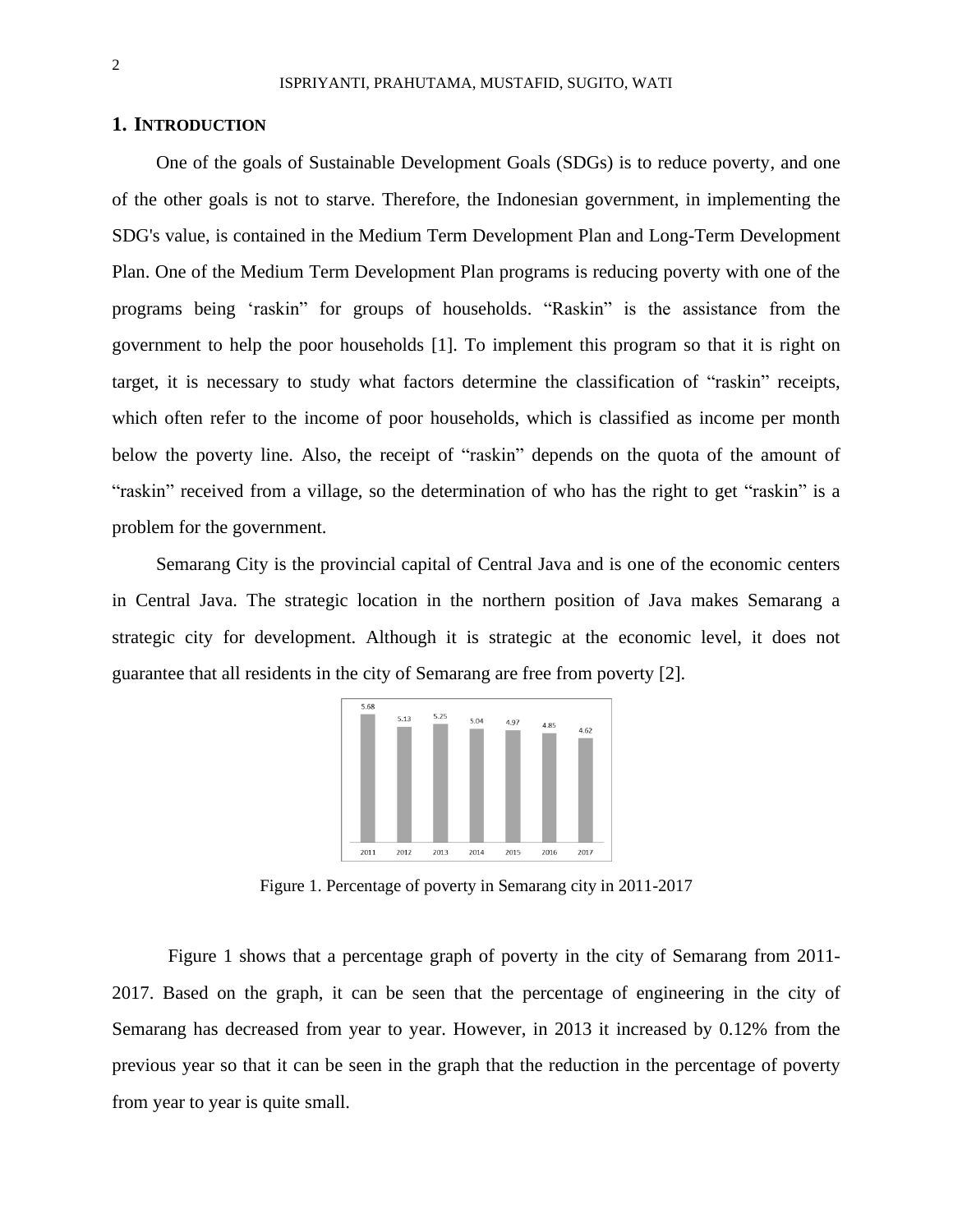In this era of industrial 4.0 revolution, where the Internet of Think (IoT) became a trigger for technological progress, the role of Big Data or data mining was very supportive in the current era. Data mining or Big Data is data with observations and a large number of variables. One method in data mining that is an advantage is the classification method. In data, mining classification is included in supervised learning, while clustering is included in unsupervised learning. The classification method in data mining based on supervised learning includes K-Nearest Neighbor (KNN), Fuzzy-K Nearest Neighbor (FKNN), Fuzzy-K Nearest Neighbor in every Class (FKNNC), Support Vector Machine (SVM) [3]. FKNN has an advantage compared to KNN. Namely, the selection of class members is based on the calculation of fuzzy concepts so that accuracy is higher compared to KNN. SVM is a classification method based on the hyperplane line. Some of researches regarding classification methods are classification poverty in Eastern Samar province used KNN, decision tree, and naïve Bayes method. It figured out that classification poverty can be captured by those methods [4]. In health field, the comparison of machine learning methods to predict readmission of diabetic patient. The results can be used to the global economic recovery in general and the reduction of medical equipment supply for the care and treatment of diabetics [5]. SVM also FKNN are used to analyze the Synthetic Aperture Radar (SAR) data. SAR data are of high interest for different applications in remote sensing specially land cover classification [6]. Bankruptcy prediction model based on an adaptive fuzzy k-nearest neighbor has been done. It can be used as a new candidate of powerful early warning systems for bankruptcy prediction with excellent performance [7]. In poverty, classification poverty of households has been done by [8] used Neural Network method. It resulted that the method can be good classifier to identify the poor households.

In this study, the classification of "raskin" receipts in the city of Semarang will be carried out based on the factors that influence the receipt of "raskin" used in this study, including  $X_1$ : Gender of the head of the households;  $X_2$ : age of hoseholds head;  $X_3$ : the number of households members;  $X_4$ : Highest diploma head of households;  $X_5$ : Does the head of the household work ?;  $X_6$ : business field;  $X_7$ : employment status;  $X_8$ : home ownership status;  $X_9$ : roof building material;  $X_{10}$ : Main wall material of the house;  $X_{11}$ : Main House Floor Material;  $X_{12}$ : Use of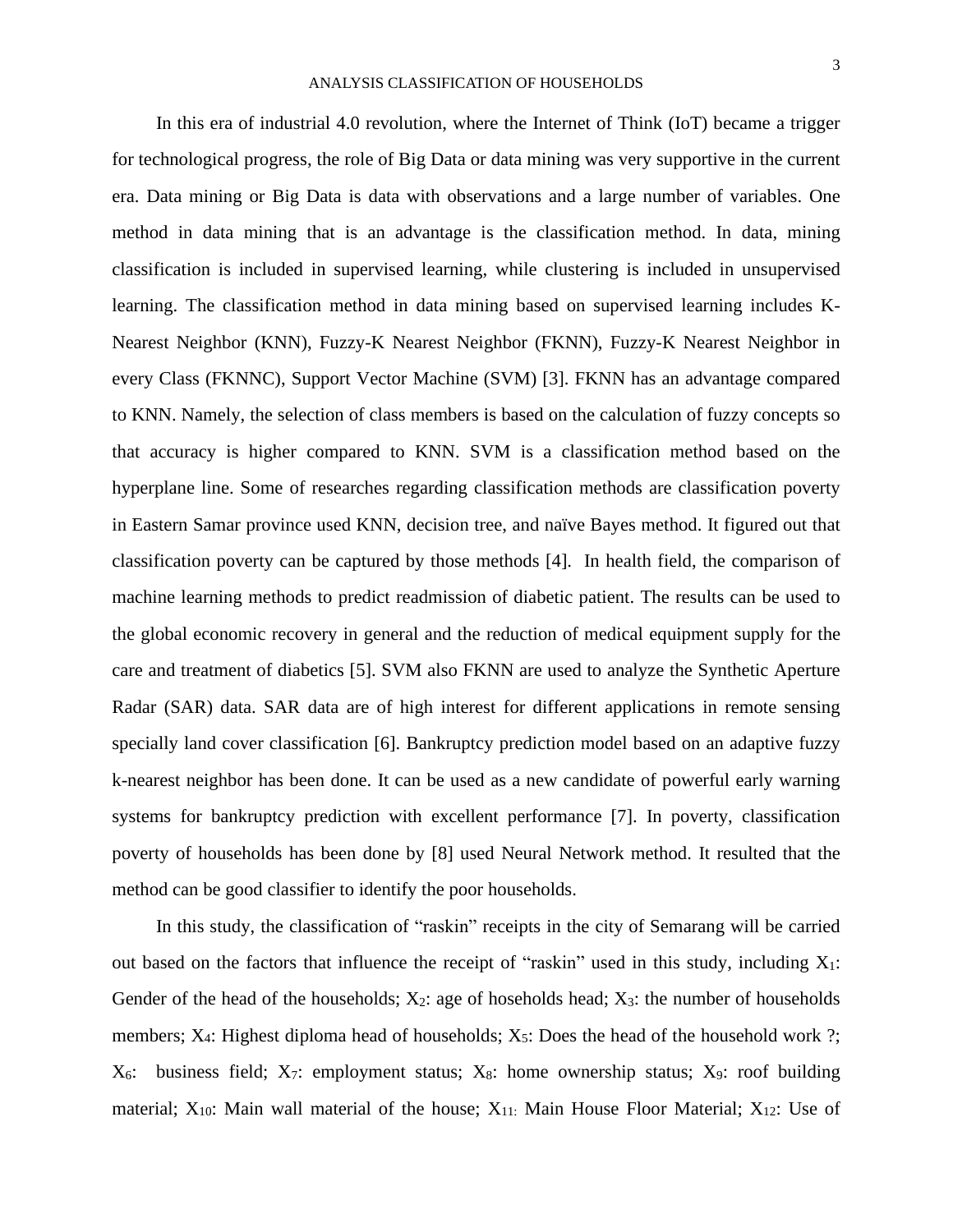defecation facilities;  $X_{13}$ : Stool final disposal site;  $X_{14}$ : Source of Drinking Water;  $X_{15}$ : The main cooking fuel.

## **2. MATERIAL AND METHOD**

### **2.1. Fuzzy K-Nearest Neighbor (FKNN)**

Fuzzy K-Nearest Neighbor (FK-NN) method was introduced by Keller et al (1985) by developing K-NN which combined with fuzzy theory in conveying the definition of class labeling on predicted test data. As with fuzzy theory, a data has a membership value in each class which means that a data can be owned by a different class with the value of the degree of membership in the interval [0,1] [9]. The formula used is:

$$
u_{(x,c_i)} = \frac{\sum_{k=1}^{K} u_{(x_k,c_i)} d_{(x,x_k)}^{\frac{-2}{(m-1)}}}{\sum_{k=1}^{K} d_{(x,x_k)}^{\frac{-2}{(m-1)}}}
$$
(1)

with  $u_{(x,c_i)}$  is membership of the data x to i<sup>th</sup>-class  $c_i$ ; *K* is the number of nearest neighbor that used;  $u_{(x_k,c_i)}$  is memberships value of neighbor data in *K* neighbor in class of  $c_i$ , is 1 if testing data  $x_k$  its class of c<sub>i</sub> or 0 if not its class of c<sub>i</sub>;  $d_{(x,x_k)}$  is distance from data of x to data of  $x_k$  in K nearest neighbor; *m* is weight exponent where  $m > 1$ 

In the FK-NN method, the calculation of the distance between the two data is adjusted to the data type, where each data type has its formula (Prasetyo, 2012). Calculation of distance to be used in this study is distance calculation using Euclidean distance where each variable is nominal. So before entering the Euclidean calculation, the data is calculated first with a formula for nominal data.

$$
d_{ij} = \begin{cases} 0, & \text{if } x_i = x_j \\ 1, & \text{if } x_i \neq x_j \end{cases}
$$
 (2)

So that the Euclidean formula used is as follows:

$$
d_{\left(x_i, x_j\right)} = \sqrt{d_{ij}^2} \tag{3}
$$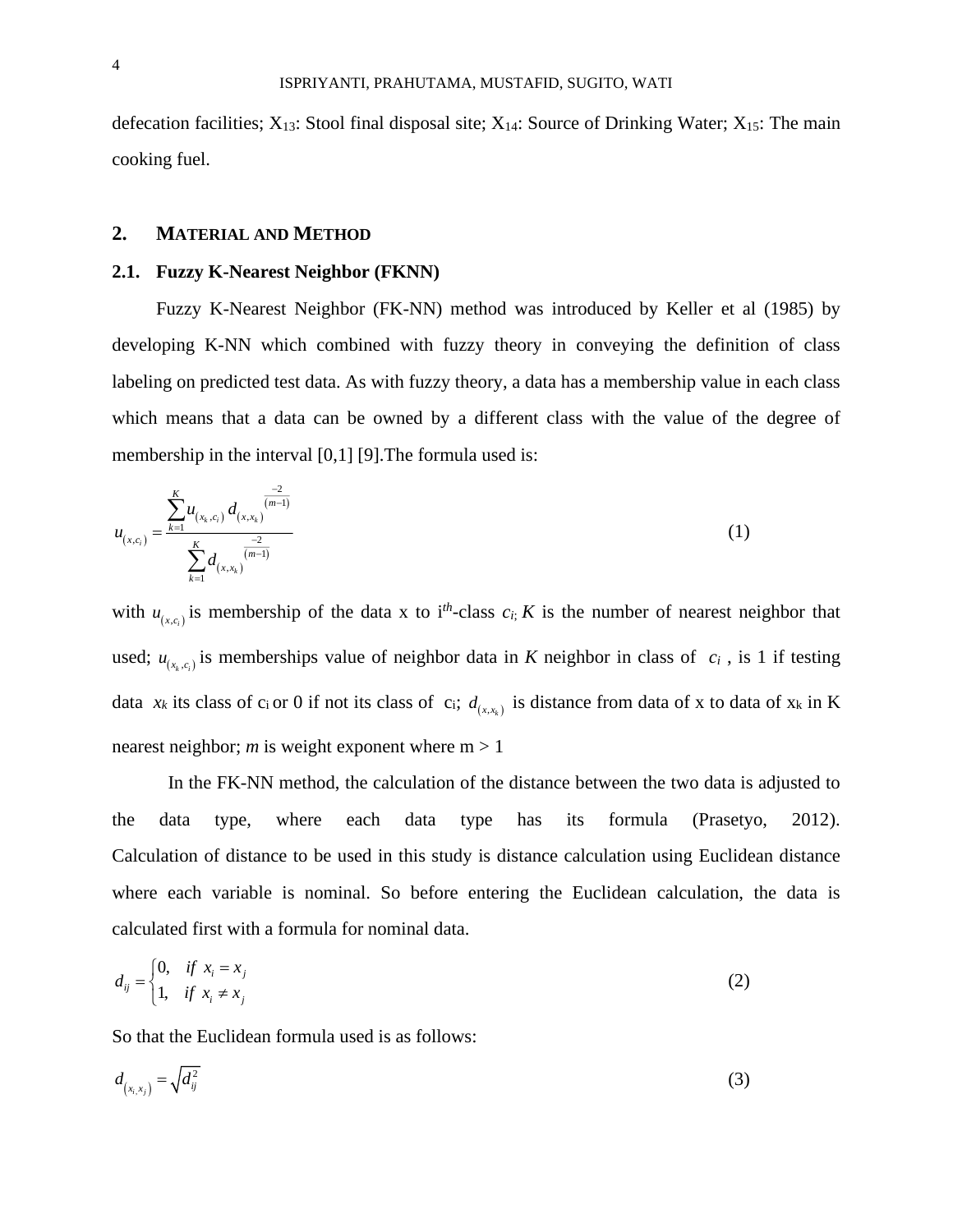Where  $d_{ij}$  is the distance from testing data (x<sub>i</sub>) to training data (x<sub>j</sub>) with the type of data is nominal, and  $d_{(x_i, x_j)}$  is Euclidean distance. Even though FK-NN uses membership values to declare data membership in each class, to provide a final output, FKNN must still give the final output of the predicted results. For this purpose, the FK-NN chose the class with the largest membership value in the data.

### **2.2. Support Vector Machine**

Suppose that given a set  $X = \{x_1, x_2, \dots, x_n\}$ , with  $x_i \in \mathbb{R}^p$ , it is known that X has a certain pattern that is if  $\mathbf{x}_i$  is included in a class then labeled  $y_i = +1$ , if not labeled  $y_i = -1$  for that label each denoted  $y_i \in \{+1, -1\}$  so so that the data is in the form of pairs  $(x_1, y_1), (x_2, y_2), ..., (x_n, y_n)$  where  $i = 1, 2, ..., n$  which n is a lot of data. It is assumed that both class -1 and  $+1$  can be completely separated by the dimensionless separator function  $p$ , which is defined  $(\mathbf{w}^T \cdot \mathbf{x}) + b = 0$  where *w* and *b* are the model parameters [10].

To get the best separator function is to find a separating function located in the middle between two class dividing fields and to get the best separator function, it is equal to maximizing the margin or distance between two sets of objects from different classes. Furthermore, it is formulated into the quadratic programming (QP) equation, by minimizing the inverse equation  $1_{\scriptscriptstyle 1\perp\ldots\perp}$ 12  $\frac{1}{2} ||\mathbf{w}||^2$ , where  $||\mathbf{w}||^2 = \mathbf{w}^T \mathbf{w}$  with the condition  $y_i[(\mathbf{w} \cdot \mathbf{x}_i) + b] \ge 1, i = 1,...,l$  this Optimization requirements can be solved by the Lagrange Multiplier function [3]:

$$
L(\mathbf{w}, b, \alpha) = \frac{1}{2} ||\mathbf{w}||^2 - \sum_{i=1}^{l} \alpha_i \{[(\mathbf{x}_i \cdot \mathbf{w}) + b]y_i - 1\}
$$
(4)

So that the optimal condition of the LaGrange multiplier function is

$$
\frac{\partial L}{\partial b} = 0 \implies \sum_{i=1}^{l} \alpha_i y_i = 0
$$
  

$$
\frac{\partial L}{\partial \mathbf{w}} = 0 \implies \mathbf{w} = \sum_{i=1}^{l} \alpha_i \mathbf{x}_i y_i,
$$
  

$$
L(\mathbf{w}, b, \alpha) = \frac{1}{2} \mathbf{w}^T \mathbf{w} - \sum_{i=1}^{n} \alpha_i y_i (\mathbf{w}^T \mathbf{x}_i) - b \sum_{i=1}^{n} \alpha_i y_i + \sum_{i=1}^{n} \alpha_i
$$
(5)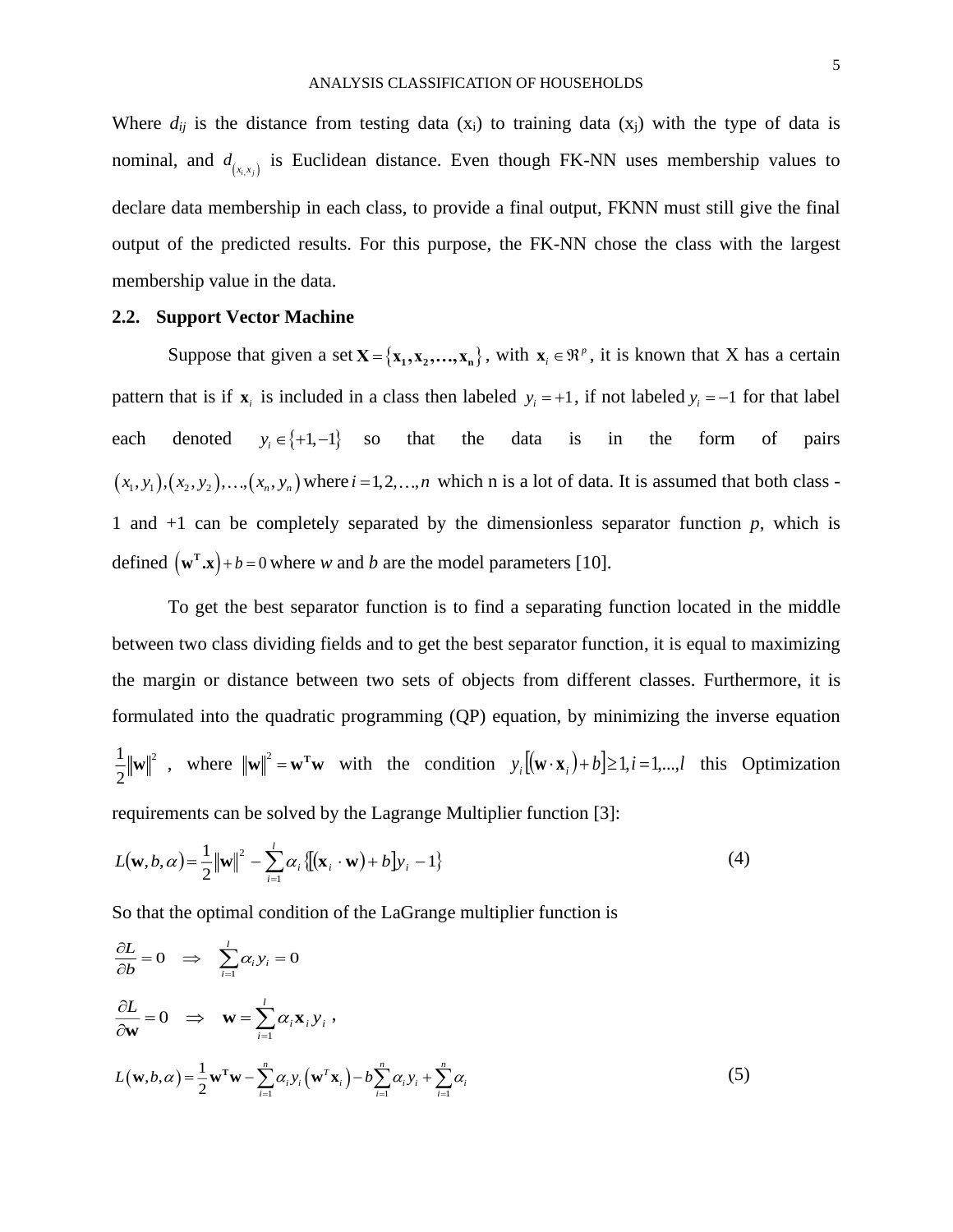with 
$$
\mathbf{w}^T \mathbf{w} = \sum_{i=1}^n \hat{\alpha}_i = \sum_{i=1}^n \hat{\alpha}_i = \sum_{i=1}^n \sum_{j=1} \hat{\alpha}_i \hat{\alpha}_j (\mathbf{x}_i^T \cdot \mathbf{x}_j) y_i y_j
$$
. The constraint as follows:  
\n $0 \le \alpha_i \le C$ ,  $i = 1, 2, ... n$  and  $\sum_{i=1}^n \alpha_i y_i = 0$ 

From the results of this calculation,  $\alpha_i$  most are positive. Data that correlates with  $\alpha_i$  positive is called a support vector (Vapnik, 1995). After the solution to the quadratic programming problem is found (value), the class of data to be predicted or testing data can be determined based on the following functions:

$$
f(\mathbf{x}_{t}) = \sum_{i=1}^{n} \alpha_{i} y_{i} x_{i} x_{t} + b \tag{6}
$$

The SVM method can also be used in non-separable cases by expanding the formulation found in linear cases. The previous optimization problem in both objective functions and constraints was modified by including the Slack variable  $\xi > 0$ . The slack variable is a measure of misclassification. The formulation is as follows [11].

$$
y_i \left[ \left( \mathbf{w}^T \mathbf{x}_i \right) + b \right] \ge 1 - \xi_i; \quad i = 1, 2, ..., n
$$
  

$$
\Phi(\mathbf{w}, \xi) = \frac{1}{2} \mathbf{w}^T \mathbf{w} + C \sum_{i=1}^n \xi_i \text{ so that } \max_{\alpha} L_d = \sum_{i=1}^n \alpha_i - \frac{1}{2} \sum_{i=1}^n \sum_{j=1}^n \alpha_i \alpha_j y_i y_j \mathbf{x}_i^T \mathbf{x}_j
$$
 (7)

for parameter C functions to control the relationship between slack variables and margins. The greater the value of C, the greater the violation imposed for each classification.

Data whose class distribution is not linear is usually used as a kernel approach to the initial data feature [9]. The mapping process in this phase requires the calculation of dot-product two pieces of data in the new feature space that are denoted as  $\Phi(\mathbf{x}_i)\Phi(\mathbf{x}_j)$  computational tricks often known as kernel tricks, as follows  $K(\mathbf{x}_i, \mathbf{x}_j) = \Phi(\mathbf{x}_i) \Phi(\mathbf{x}_j)$ 

and predictions on data with the dimensions of features that were newly formulated with

$$
f(\Phi(z)) = sign(w.\Phi(z) + b) = sign\left(\sum_{i=1}^{l} \alpha_i y_i \Phi(x_i) \Phi(z) + b\right)
$$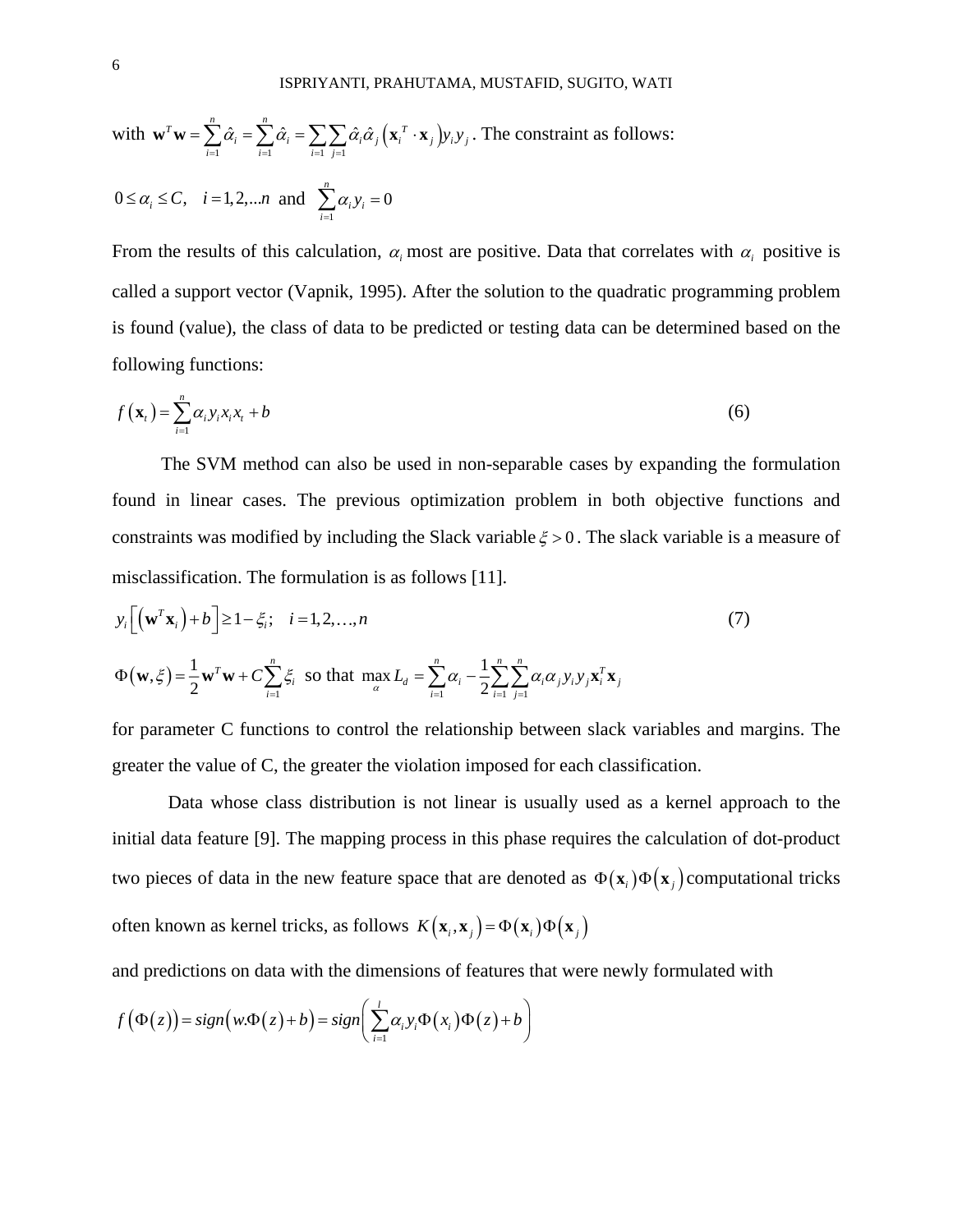7

with *l* is the number of data that support vector data,  $x_i$  is support vector, and *z* is testing data that will be predicted. According to [3]the kernel function that used in SVM as follow as:

- 1.  $K(\mathbf{x}, \mathbf{y}) = \mathbf{x} \cdot \mathbf{y}$  (Linear);
- 2.  $K(\mathbf{x}, \mathbf{y}) = (\mathbf{x} \cdot \mathbf{y} + c)^d$  (Polynomial)

3. 
$$
K(\mathbf{x}, \mathbf{y}) = \exp(-\gamma \|\mathbf{x} - \mathbf{y}\|^2); \gamma = \frac{1}{2\sigma^2}
$$
 (Radial Basis Function).

# **2.3. Calculation of Accuracy Value**

According to [10] the confusion matrix is a charting table of classification results. For example, confusion matrix elements for classification data with two classes are expressed as fij, then each fij cell states the actual number of records/data entered in class i, but the prediction results classify the data in class j. Table 1 shows an illustration of the confusion matrix.

Table 1. Confusion Matrix

| (actual class) | (predicted class)  |          |
|----------------|--------------------|----------|
|                | Class 1            | Class 2  |
| Class 1        | $f_{11}$           | $J_{12}$ |
| Class 2        | $\mathcal{T}_{21}$ | $t_{22}$ |

The accuracy of classification results that can be calculated with formulas, as follows:

The accuracy = 
$$
\frac{f_{11} + f_{22}}{f_{11} + f_{12} + f_{21} + f_{22}}
$$

# **2.4. Methods**

In this study consisted of two parts, namely the classification of "raskin" receipt (1: Yes; 2: No) in the city of Semarang using the FKNN and SVM methods. Data were taken from SUSENAS- socio economic survey in 2016 as many as 930 households in Semarang city that conducted by BPS-Statistic agency centers of Semarang city. The independent variables used are as follows  $X_1$ : Gender of the households head (1 = Male; 2 = female);  $X_2$ : age of households head; X<sub>3</sub>: the number of households members; X<sub>4</sub>: Highest education of head of households (1: No education; 2: elementary school; 3: junior high school; 4: senior high school: 5: Diploma; 6: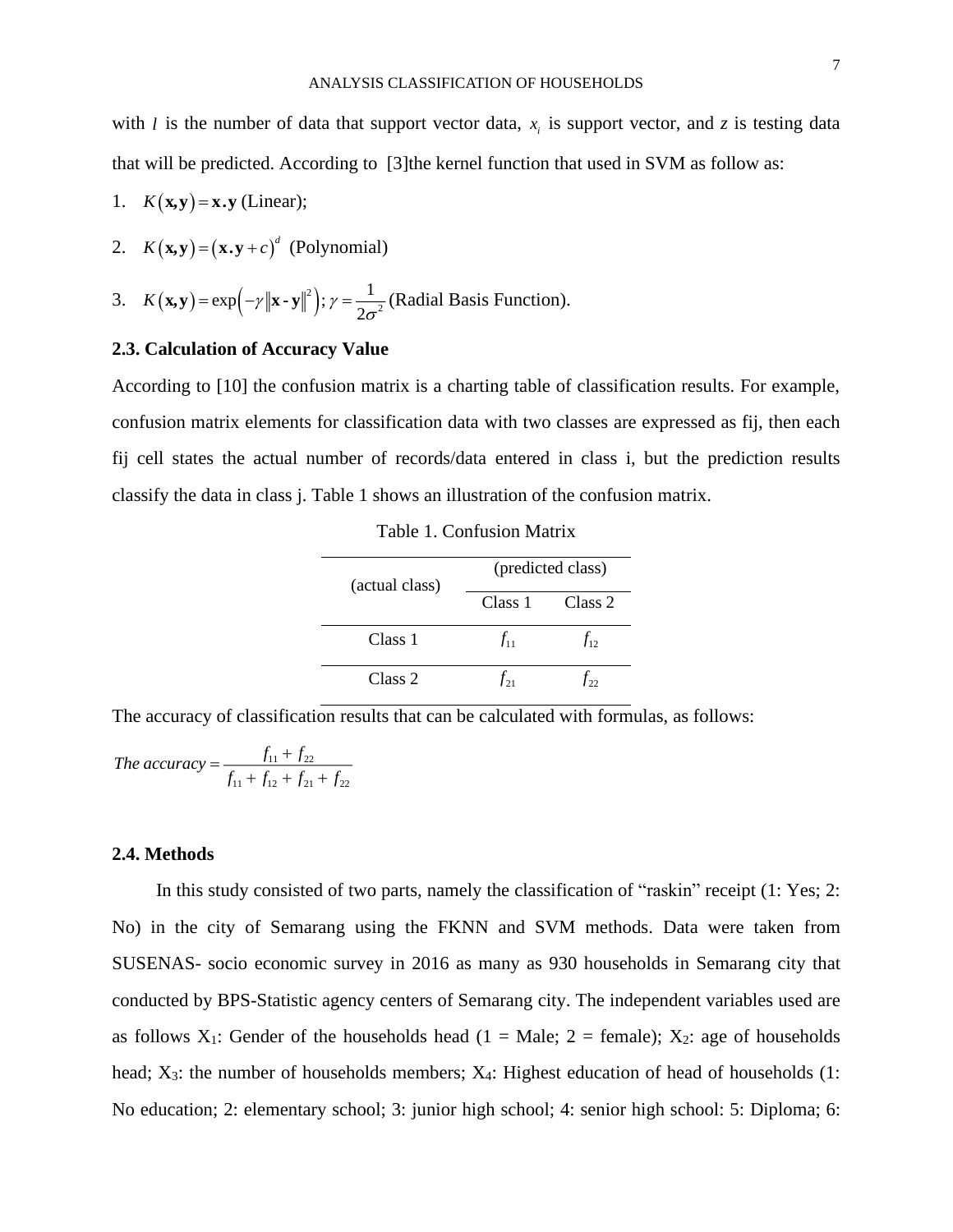Undergraduate; 7: Master/doctoral degree); X<sub>5</sub>: Main wall material of the house (1: Wall; 2: wood; 3: log; 4: Other);  $X_6$ : Main House Floor Materials (1: Marble / Granite; 2: Ceramics; 3: Tiles / Tiles; 4; Cement / red brick; 5: Soil; 6: Other);  $X_7$ : Use of defecation facilities (1: There are only use of itself; 2: Yes, used together with other households; 3: Yes, in public toilets; 4: None); X8: Source of Drinking Water (1: Branded bottled water; 2: Refilled water; 3: Led meter; 4: Retail ledge; 5: Drill well / pump; 6: Protected well; 7: Unprotected well; 8: Spring protected: 9: Others); ; X9: Main cooking fuel (0: no cooking at home; 1: Electricity; 2: gas with capacity 5.5kg (kilograms); 3: gas with capacity 12 kg; 4: gas with capacity 3 kg; 5: kerosene; 6: firewood);

The analysis carried out using the FKNN and SVM methods was divided into 3 scenarios. The scenario I: All independent variables are included in the classification Scenario II: Only variables about the characteristics of the head of the household as independent variables are included in the classification. The characteristics of the head of the household include the sex of the head of the household, the age of the head of the household, the number of household members, and the highest education of the household head. Scenario III: Only variables about the characteristics of residential houses as independent variables are included in the classification. These variables include variables  $X_5$  to  $X_8$ 

## **3. RESULTS AND DISCUSSIONS**

# **3.1. The classification of receipt of "raskin" in the city of Semarang uses Fuzzy K-Nearest Neighbor (FKNN).**

The first step in classifying FKNN is to determine the K value of the closest neighbor used. After obtaining optimal K, the next step is determining the most influential independent variable in the classification of "raskin" receipts in the city of Semarang. The following table presents accuracy for some K values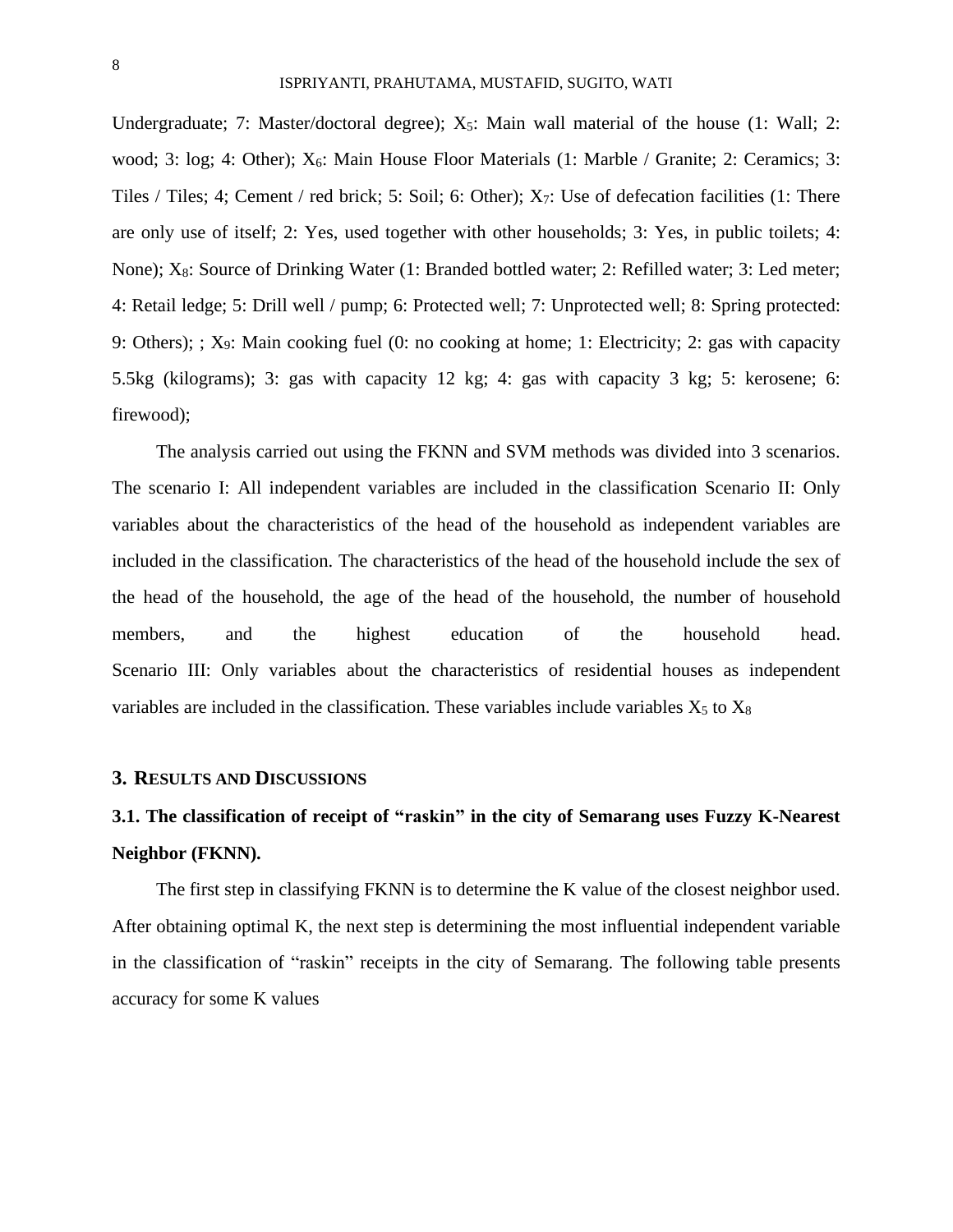#### ANALYSIS CLASSIFICATION OF HOUSEHOLDS

| The value of K | The accuracy |
|----------------|--------------|
| $\mathcal{R}$  | 78,76%       |
| 5              | 82,88%       |
|                | 80,65%       |
|                | 81,59%       |

Table 2. The accuracy of Scenario I use FKNN Method

Table 2 shows the accuracy value for the scenario I, in the results obtained the optimal number of closest neighbors is for  $K = 5$  reaching 82.88%. Then followed by FKNN analysis using scenario 2, the accuracy value was obtained as follows:

Table 3. The accuracy of Scenario II use FKNN Method

| The value of K The accuracy |        |
|-----------------------------|--------|
| 3                           | 47,39% |
| 5                           | 68,85% |
| 7                           | 58,65% |
| Q                           | 54,28% |

Based on Table 3, the highest accuracy can be seen for  $K = 5$  with an accuracy value of 68.85%. It shows that the characteristic variable of the head of the household only affects the classification results reaching 68.85%. Then followed by FKNN analysis using scenario 3, the accuracy value was obtained as follows:

| Table 4. The accuracy of Scenario III use FKNN Method |  |  |
|-------------------------------------------------------|--|--|
| The value of $K$ The accuracy                         |  |  |

| The value of $K$ The accuracy |        |
|-------------------------------|--------|
| 3                             | 76,39% |
| 5                             | 80,85% |
| 7                             | 69,65% |
|                               | 74,28% |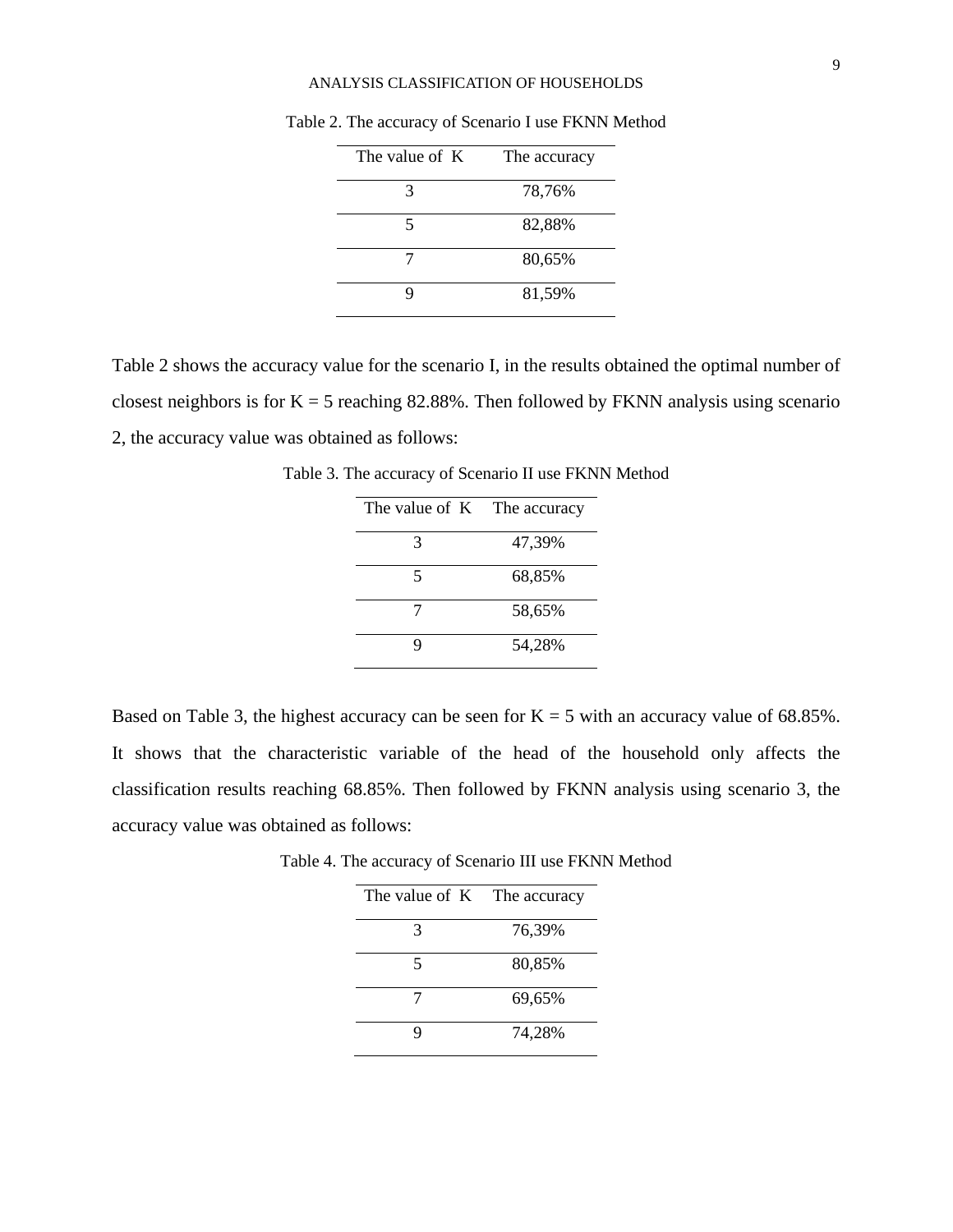Table 4 shows the accuracy value for scenario III, based on the table it can be seen that the magnitude of the influence of the characteristics of residential houses in classifying is 80.85%. Based on the results of the analysis using FKNN, variables related to residential characteristics produced better accuracy compared to the characteristics of the head of the household. The optimal number of closest neighbors (K) for each scenario is the same which is equal to  $K = 5$ . The next step will be the classification of receipt of poor rice in the city of Semarang using Support Vector Machine (SVM).

# **3.2. Classification of "raskin" Receipts in Semarang City using Support Vector Machine (SVM)**

In the classification of receipt of "raskin" in the city of Semarang using SVM, the kernel functions used are linear, polynomial and Radial Basis Function (RBF). The results of the accuracy obtained for each scenario are as follows:

| <b>Kernel Function</b> | The accuracy |
|------------------------|--------------|
| Linear                 | 87.36%       |
| Polynomial             | 87.14%       |
| <b>RBF</b>             | 90%          |

Table 5. The accuracy of Scenario I use SVM Method

Table 5 shows the classification of SVM based on the scenario I with various kernel functions. Based on the table, the greatest accuracy value is in the RBF kernel function with a value of the parameter  $C = 100$  and.  $\gamma = 0.000283$ . The level of accuracy produced reaches 90%.

Table 6. The accuracy of Scenario II use SVM Method

| <b>Kernel Function</b> | The accuracy |  |
|------------------------|--------------|--|
| Linear                 | 68.45%       |  |
| Polynomial             | 56.87%       |  |
| <b>R</b> RF            | 72.77%       |  |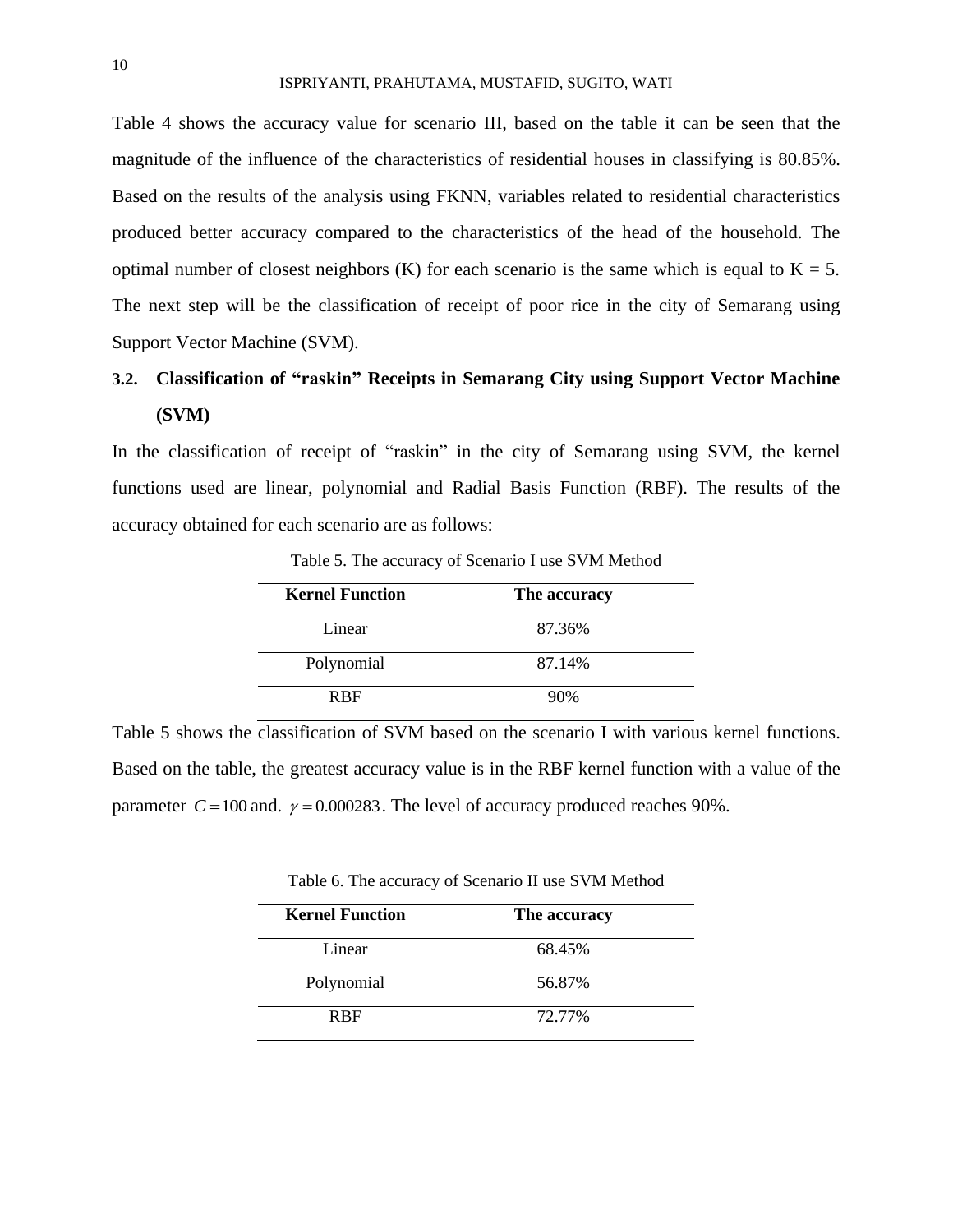Table 6 shows the classification accuracy value using the SVM method for scenario II. Based on the table the highest accuracy is in the RBF kernel function for parameter  $C = 100$  and  $\gamma = 0.00465$ . The resulting accuracy value is 72.77%.

| <b>Kernel Function</b> | The accuracy |
|------------------------|--------------|
| Linear                 | 79.45%       |
| Polynomial             | 80.83%       |
| <b>R</b> <sub>R</sub>  | 84.71%       |

Table 7. The accuracy of Scenario III use SVM Method

Table 7 shows the classification accuracy value using the SVM method for scenario III. Based on the table the highest accuracy is in the RBF kernel function for parameter  $C = 100$  and.  $\gamma = 0.0052$ . The resulting accuracy value is 84.71%.

Based on the results of the classification analysis using the SVM method, the scenario I produce the highest accuracy. Scenario I involves all independent variables. For the classification of using SVM, variables regarding the characteristics of residential houses produce better accuracy compared to the variables regarding the characteristics of the head of the household. It shows that the determination of poor rice revenues is more apparent from the characteristics of residential houses than the household head characteristics. This means that it does not guarantee that the characteristics of household heads do not play a role in the classification of poor rice revenues. The results of classification accuracy increase if the two characteristics of the variable are included. When compared with the FKNN method, the classification of the accuracy of receipt of "raskin" in the city of Semarang with the SVM method produces better accuracy.

### **4. CONCLUSIONS**

The classification of "raskin" receipts involving all variables  $(X_1$  to  $X_8$ ) results in better acquisitions. Meanwhile, the characteristics of residential houses produce better accuracy compared to the characteristics of the head of the household. It shows that in accepting "raskin",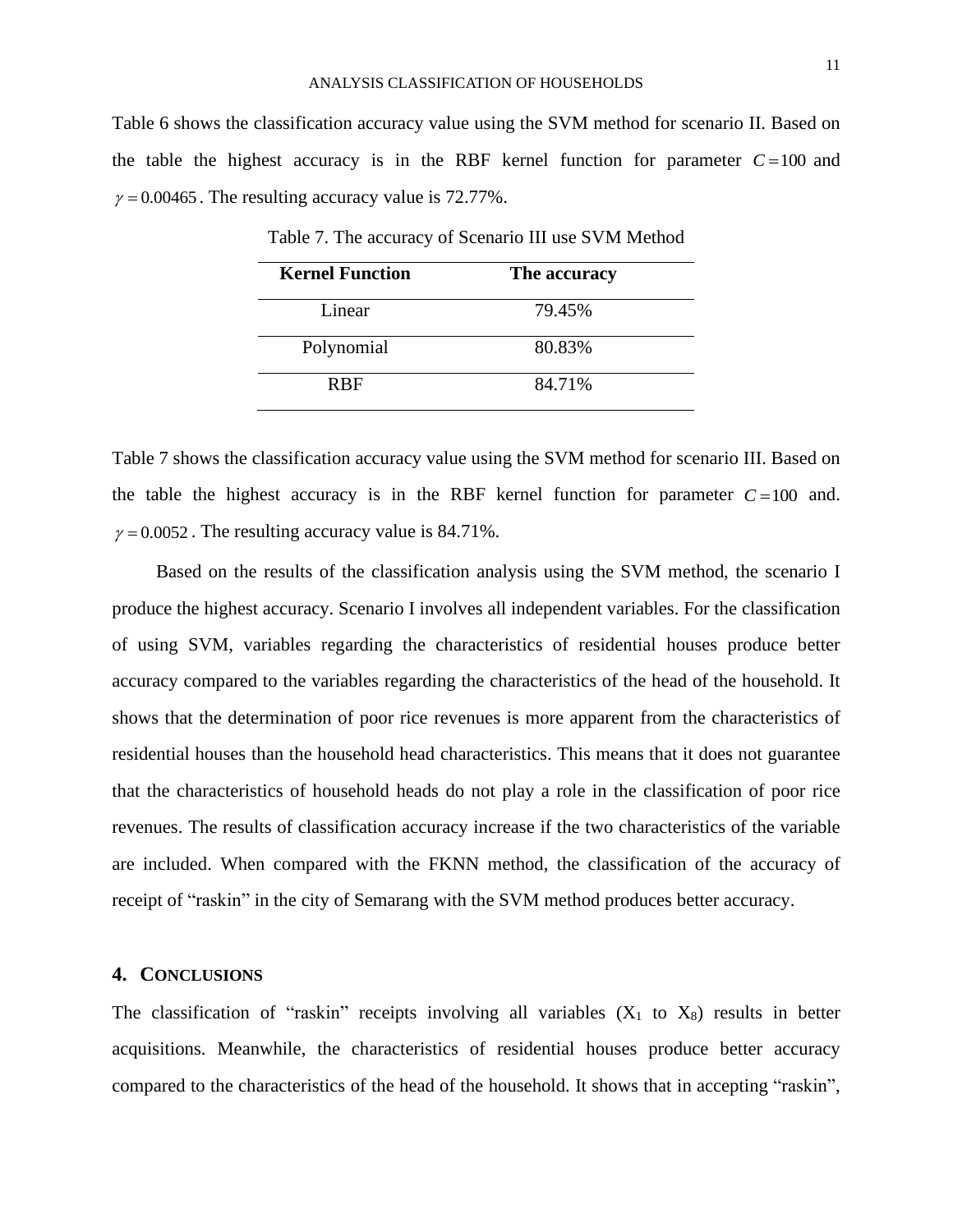it is more seen the characteristics of residential houses compared to the characteristics of the head of the household. The classification of receipt of "raskin" in the city of Semarang uses the SVM method better than FKNN. The best function parameter of the kernel used in SVM is  $C = 100$  and  $\gamma = 0.000283$ .

### **ACKNOWLEDGMENT**

Thanks to Diponegoro University for research funding grants in the scheme research development and implementation (RPP) 2018-2019 with no. of contract 474- 26/UN7.P4.3/PP/2019.

### **CONFLICT OF INTEREST**

The author(s) declare that there is no conflict of interests.

#### **REFERENCES**

- [1] E. Riski Ningtiyas, Counterproductive effects of rice for poor (raskin) program on labor supply, J. Perenc. Pembang. Indones. J. Dev. Plan. 2 (2018), 188–202.
- [2] BPS, Profil Kemiskinan kota Semarang 2018, Semarang, 2018.
- [3] I. Witten, E. Frank, and M. Hall, Data mining: Practical machine learning tools and techniques. Burlington, USA: Morgan Kauffmann, 2011.
- [4] J.H.Q. Celis and A.C. Pagatpatan, Predicting the poverty alleviation in the province of eastern samar using data mining techniques, Int. J. Recent. Technol. Eng. 8 (2019), 7140–7145.
- [5] L.D.P. Cuong And D. Wang, A comparison of machine learning methods to predict hospital readmission of diabetic patient, Estud. Econ. Apl. 39 (2021), 1-15.
- [6] B. Bigdeli and P. Pahlavani, High resolution multisensor fusion of SAR, optical and LiDAR data based on crisp vs. fuzzy and feature vs. decision ensemble systems, Int. J. Appl. Earth Obs. Geoinf. 52 (2016), 126–136.
- [7] H.L. Chen et al., A novel bankruptcy prediction model based on an adaptive fuzzy k-nearest neighbor method, Knowledge-Based Syst. 24 (2011), 1348–1359.
- [8] M.F.V. Ruslau and B.S.S. Ulama, Classifying the poor household using neural network, Proc. IConSSE FSM SWCU, 2015, pp. 66–70.
- [9] C. Aggarwal, Data mning: Text book. New York: Springer, 2015.